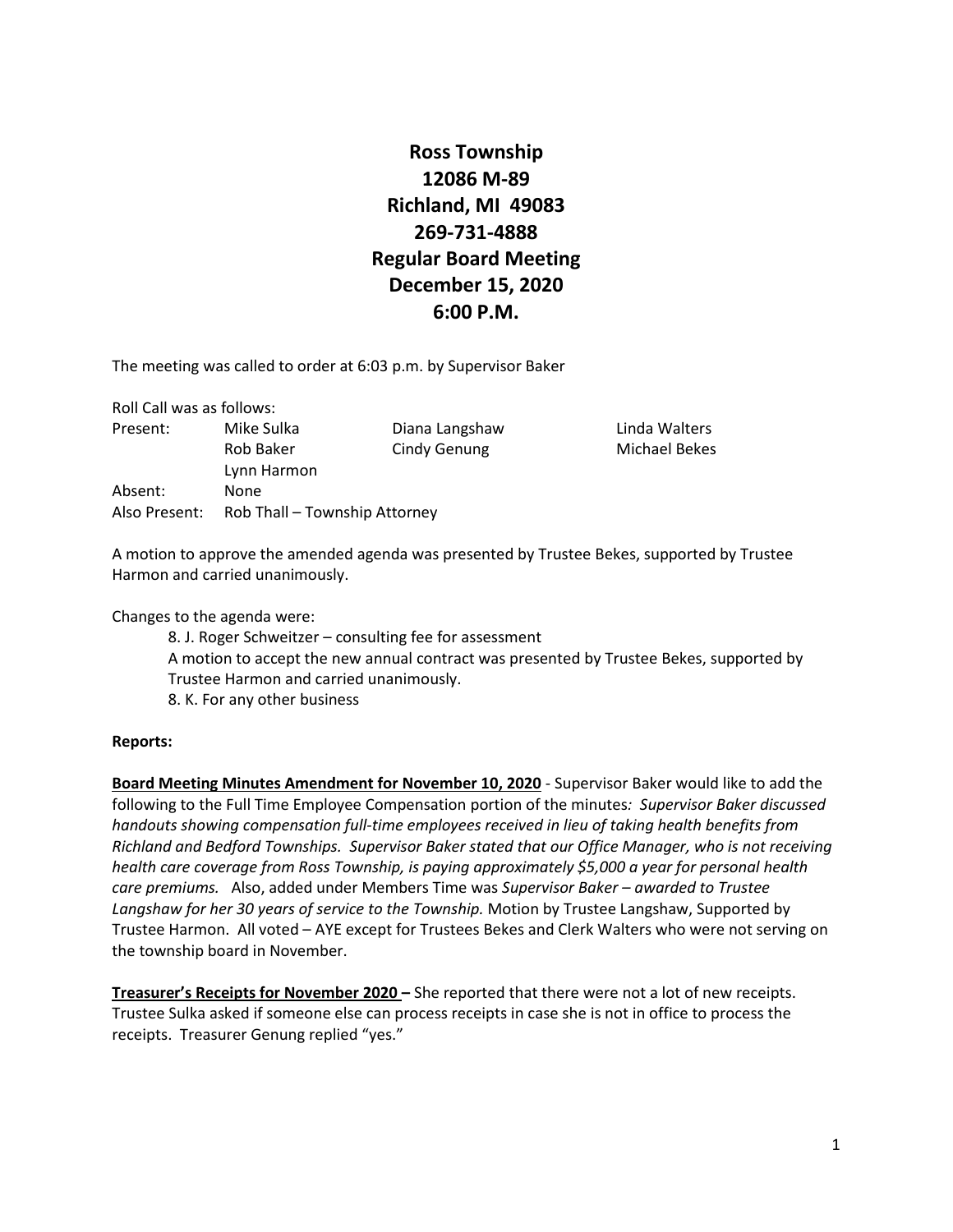**Clerk's Bills Paid November 2020** – Clerk Walters provided three different formats of statements for bills paid in November. The question was then presented to Robert Thall, Township Attorney, for guidance on which format to use. He stated that either way is acceptable and whatever format the board wishes. All agreed to continue with monthly statements.

**Sheriff's Department** – Jeff Christensen, Sheriff's Department, reported the following:

- 1) There are traffic issues at the Kellogg elementary school on  $40<sup>th</sup>$  street due to construction. Jeff shared recent changes resulted in much better traffic flow. Construction will last at least until Spring 2021.
- 2) Yesterday, December 14, 2020, a body was found at Three Lakes on  $35<sup>th</sup>$  street. Foul play is assumed. There is a suspect in custody and charges are pending. No indication there is danger for any other party or Ross Township.
- 3) COVID vaccination is scheduled for the first responders December  $21^{st}$  and  $29^{th}$ . People who are in direct contact with patients are the first to be vaccinated. This will include the Ross Township Fire Department. Vaccinations will take place at the EXPO center in Kalamazoo. It is not open to the General Public. This is phase one.

Phases of the vaccinations are:

- a. Phase 1 is high risk
- b. Phase 2 is all adults
- c. Following two weeks for all fire and rescue staff
- d. Additional vaccines will be available on a later date

**Fire Department** – Trustee Harmon asked if there were any updates on ambulance service? Supervisor Baker stated "no" but "they are present in the building more often." There was no new information to provide.

# **Park** –

- 1) The Park Committee is working on the fourth draft for the Park Ordinance rewrite. It should be ready for the Board to review by January.
- 2) A meeting will be scheduled by Donna Tellam with Walters, Genung, and Harmon, and Jeff Rood, Township CPA, to figure out a simple way to generate a monthly Treasurer's Report for the Park Committee.
- 3) Supervisor Baker received a phone call from Jim Mishler who wants to do a virtual triathlon race on the Park property. Baker stated that this would not be a problem unless a COVID restriction was put into place.

# **Planning Commission** -

- 1) Treasurer Genung did not receive any reports from Rebecca Harvey for the month of November.
- 2) Trustee Sulka reported that Allendale, LLC is off the PC agenda and we will wait for them to re-request. Rebecca Harvey has concerns for Gene's Marine but she will come up with a plan to make it acceptable for all.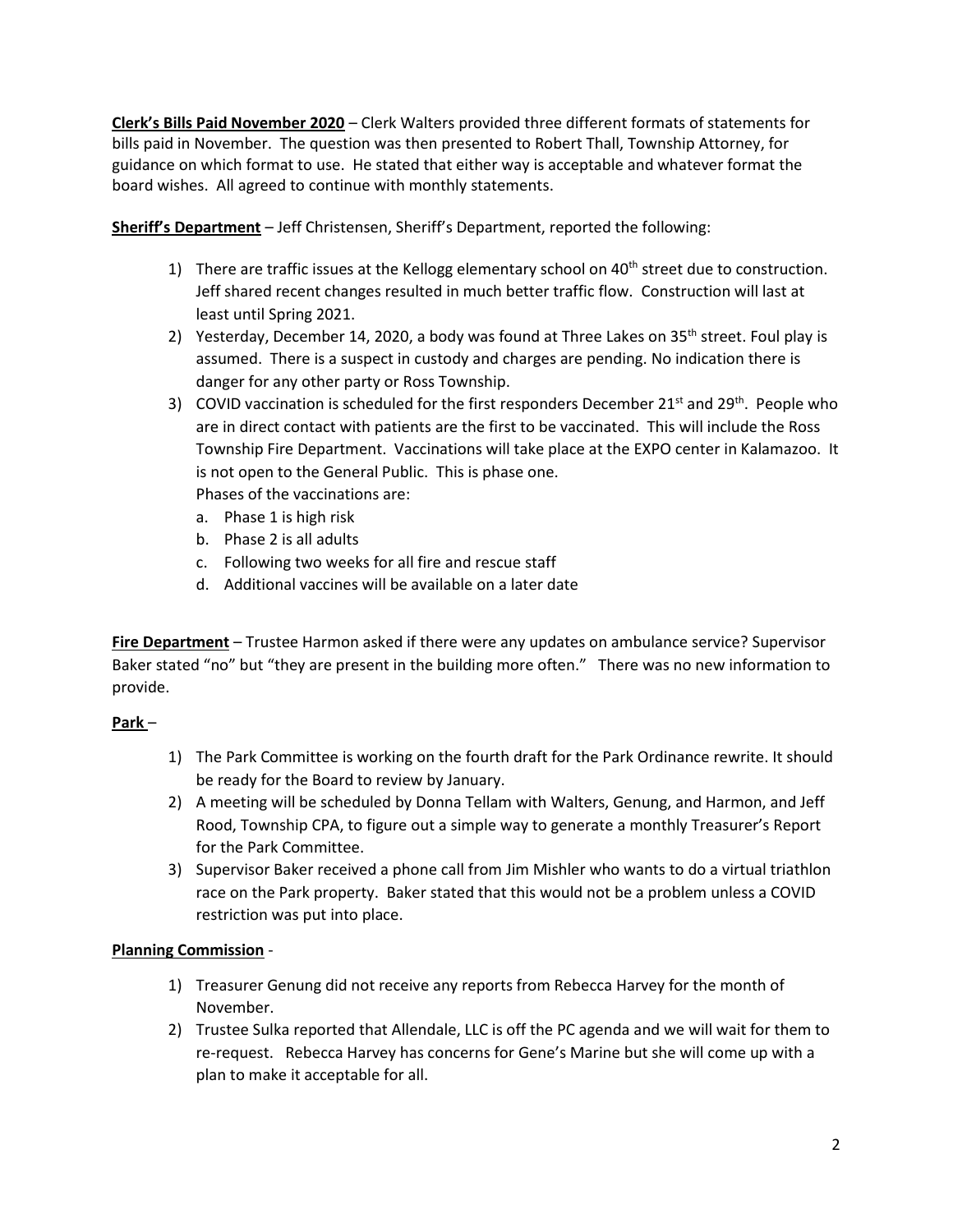**AGS** - Supervisor Baker reports that some enforcement action items have been closed out. There was a court case with Midlake Drive. It was postponed because the resident was not notified in time. Some items on the list are either closed or with the Planning Commission.

## **Supervisor** –

- 1) **RCKC 5 Year Plan** Supervisor Baker stated that money was left over from Sherman Lake Assessment District (SAD). Mark Worden was present to brief on the Five-Year Plan for the township. Mr. Worden stated that for Ross Township it is about protecting investments, but it is also about maintenance. The last three years, the hard work was done. In 2020, we basically did preventive maintenance. PAR money is likely to be what we had in 2020. Same amount of money has been set aside. Looking at \$187,400 for road maintenance and receiving approximately \$93,000 PAR.
- 2) **First Responder Checks**: 19 firefighters received a check for \$1,000 each for First Responder Hazard Pay.
- 3) **Newsletter went out with taxes** The cost of the newsletter dropped drastically from 2019. Cost of newsletter for 2019 was \$1,640.75; 2020 was \$483. Rob Baker was complimented the Board for the cost savings.
- 4) **Michigan Township Association (MTA) Report** There is a proposed sand and gravel mining pit by Gilmore Farm. Per Thall, it is "a problematic bill." It will be pushed into next year. Good it was pushed back for now. Trustee Harmon stated, "any take on it? Does it have a good chance?" Thall responded by saying it "has some good support and there is some push back. 100% benefit for corporations but it's bad for Michigan townships." Need to let residents know to reach out. Thall stated that there is a lot of false information being put out in the community.

A motion was made to contact legislatures to advise township is against Bill 431. Thall stated a letter can come out of the supervisor's office in support of Richland being against sand and gravel mining. Baker and Thall will work on the letter. Trustee Harmon encouraged residents to do the same. Trustee Harmon stated to put information on website. Board will also send a letter to Richland stating the impact it will have on township. Trustee Harmon motioned and Trustee Langshaw supported it. Trustee Harmon will draft a letter from residents against sand and gravel mining. The letter should come out of supervisor's office. Trustee Harmon motioned and Trustee Bekes supported it. The motion carried unanimously.

- 5) **Servicemaster** An employee of the Township had COVID. The building was disinfected. The cost was \$400. Nicole Bell, Township Custodial, stated it created more work for her to clean up after them. Contract cost was \$195 for first hour. Total for 2 hours is \$280. It was suggested that we use Nicole in the future as she does an excellent job.
- 6) **Upcoming Computer Awareness Training**: GLSWA purchased license for up to 100 users. Offered to Ross Township elected officials. Call John Crumb if interested.
- 7) **Ordinance and Enforcement Officer** Deputy supervisor would be nice for transition. It would need to be considered for upcoming budget.

#### **Public Comments** –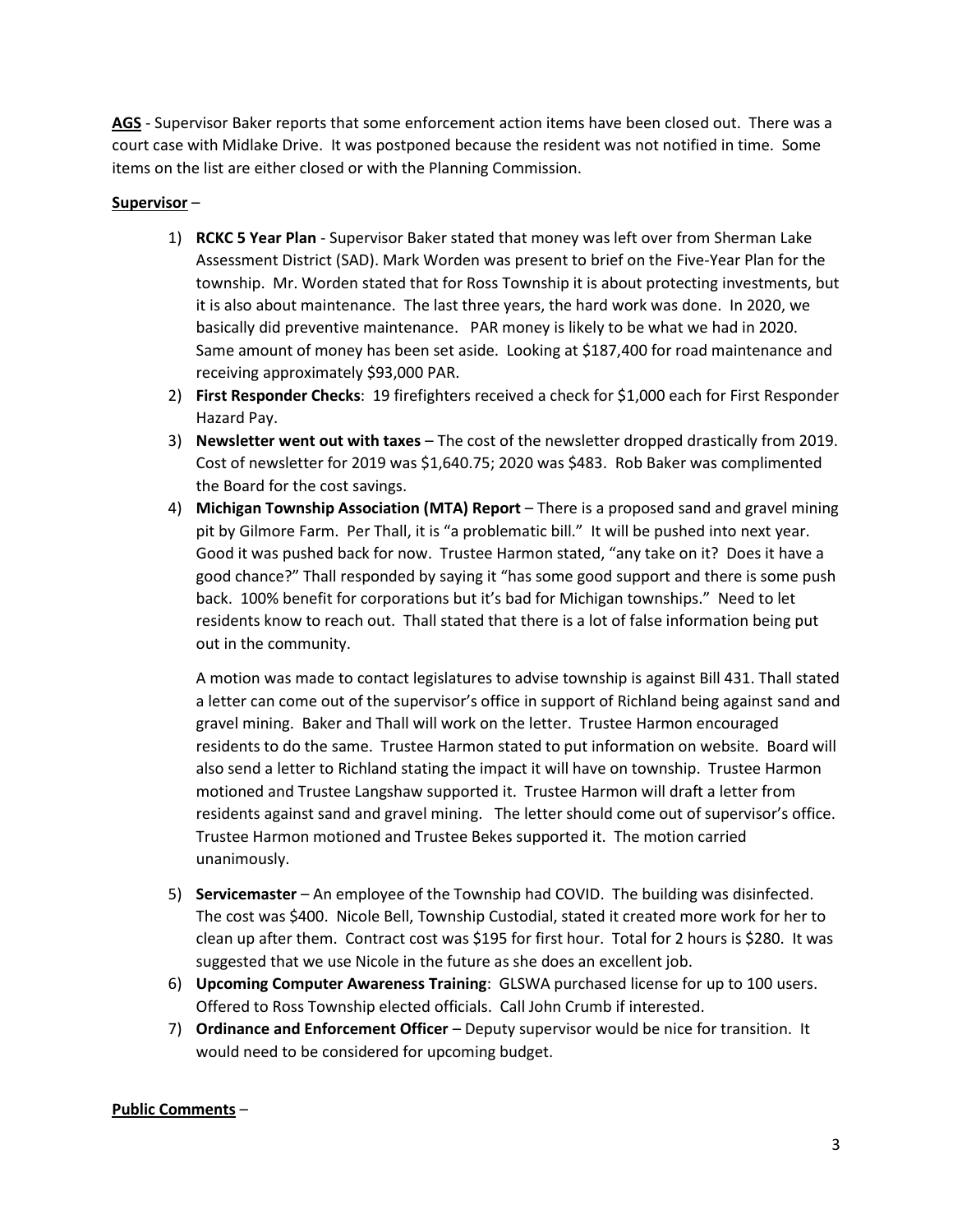Larry, Road Commission, was available. If there were any questions, he would find the answers. Dave Carpenter – no questions, just listening Martin – Labelle Road – will talk later Ken Greenwood – No, just listening. He is interested in the Deputy Supervisor role. 269 491 4738 – No response Ipad82 – No comment at the time

#### **Old Business** –

**Local Watercraft Control Ordinance** – Corporal Perez reported that a decision has not yet been made but that they are creating a wide enough pass to control wake. Nothing new to report.

**Residential Rental Ordinance** – Attorney Thall will work with Bert Gale (AGS) on Kalamazoo Ordinance and present to Trustees Sulka and Supervisor Baker. Agreement was talked through. The challenge is the scope. Is there a board preference for keeping it small or adding in all rental property in the township? Supervisor Baker will need to ask Angie Story for additional information.

**Tax Tribunal** - Supervisor Baker stated that the Board would table issue until Attorney Thall returned. There will be a closed board meeting held January 12, 2021. Township is responsible for collecting taxes. Thall had returned. Plaintiff supplied materials in support of reduction. It might be possible to negotiate a settlement. Other issues will be discussed in the closed session as well. Petition for Tax Tribunal received from Law Office.

**Township Park Ordinance** - A draft copy was submitted from park committee. It was forwarded to Thall to make necessary changes. It most likely will not be ready January; February is more reasonable.

**Private Law Enforcement at Sand Bar** - Treasurer Genung reported that the township has received \$11,000 so far with an additional \$5000 coming in. They would like to raise \$20,000 each year for the position. The township needs to know what they expect for the \$20000. Rob Baker and Michael Bekes volunteered to meet with the Sand Bar group to discuss their expectations.

**Private Road (LaBelle) Repair Funding** - Martin Ranly is heading up the committee. He has acquired 14 of 19 signatures from residents on the LaBelle proposal for improvement. Not all residents reside here full time. Table it for Attorney Thall. Splitting the cost based on residents and not lots. All deeded on the property must sign the petition. A motion was put forward by Trustee Harmon to allow Thall to proceed; Trustee Bekes supported All others AYE, Treasurer Genung – no (6 yes, 1 no)

Drains could cause a problem. Thall to set up a resolution of intent. Township will provide funding with 4% interest over a five-year period.

**Full Time Employee Compensation** - Resolution for Ross Township full time employee compensation. Trustee Bekes made a motion to pay a stipend of \$500 per month to employees who are not collecting insurance retroactive from December 1, 2020. The stipend would go until to April 1, 2021 pending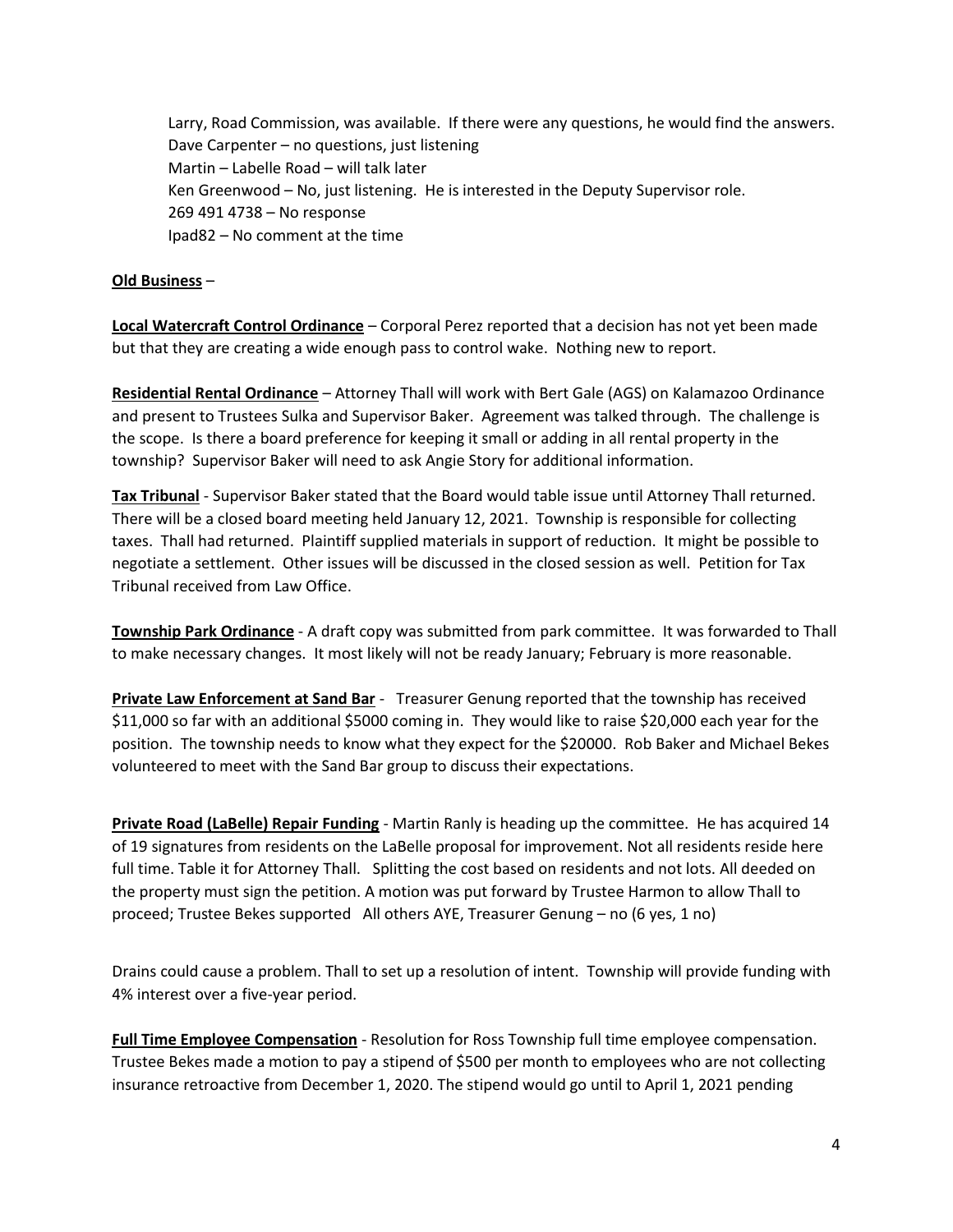budget. Trustee Langshaw supported motion. All - AYE except for Trustees Sulka and Harmon. Motion carries 5 to 2. Supervisor Baker expressed his appreciation.

# **No Park Ordinance** – No Parking Ordinance

**Dock Length and Screening** – The PC decided not to revise ZO text for docks. The ZO text is consistent with surrounding Townships for setbacks and is stronger than surrounding Townships for length and is consistent with the intent of the Master Plan.

AGS will ask the ZBA for their opinion on the overall meaning of fencing sightlines in the ZO Text and Master Plan relative to the ZO Text. The perspective of the ZBA will direct the PC as to the best path forward. This process allows the PC and ZBA to work in concert relative to both interpretation of the intent of the Text (ZO and Master Plan) and the effectiveness of ZO Text communication.

**Any other Business** – There is no other business.

### **New Business** –

**Interlocal Assessor Agreement for Kalamazoo County** - Attorney Thall stated that every township needs an interlocal agreement. Trustee Bekes made a motion and Treasurer Genung supported it. The motion carried unanimously.

### **3 BOR Resolutions** –

Resolution to provide for alternate starting dates for March 2021 Board of Reviews. Trustee Genung made a motion and Trustee Bekes supported the motion. The motion carries unanimously.

Resolution updating state required poverty level income standards for property tax poverty exemption. Motion to approve by Trustee Langshaw; supported by Treasurer Genung. The motion carried unanimously.

Resolution to provide for acceptance of letters of protest from taxpayer residents. Trustee Bekes stated that it should be standard every year. He made a motion which was support by Trustee Harmon. The motion carried unanimously.

**Consumers Energy Resolution** – Consumers Energy is replacing suspended lights with new LED lights. Approval to change contract to add light at 40<sup>th</sup> and M-89 to yearly contract. Genung stated each light will cost \$120 in electric costs per year. Trustee Bekes makes a motion to accept. Trustee Harmon supports. The motion carried unanimously.

# **Board Appointment to PC** –

Steve Maslen to replace Mike Bekes for 1 year (September 2021). Motion made by Trustee Langshaw with Treasurer Genung supporting motion. The motion carried unanimously.

Supervisor Baker nominated Trustee Bekes for PC Board. Trustee Harmon stated that Trustee Sulka did a great job and should stay on the PC Board. Clerk Walters agreed with Trustee Harmon. Supervisor Baker makes motion to support Trustee Bekes. Treasurer Genung supports motion. Aye – Baker, Genung, Langshaw, Bekes, Walters. No – Sulka and Harmon. *Note: Clerk Walters changed her vote*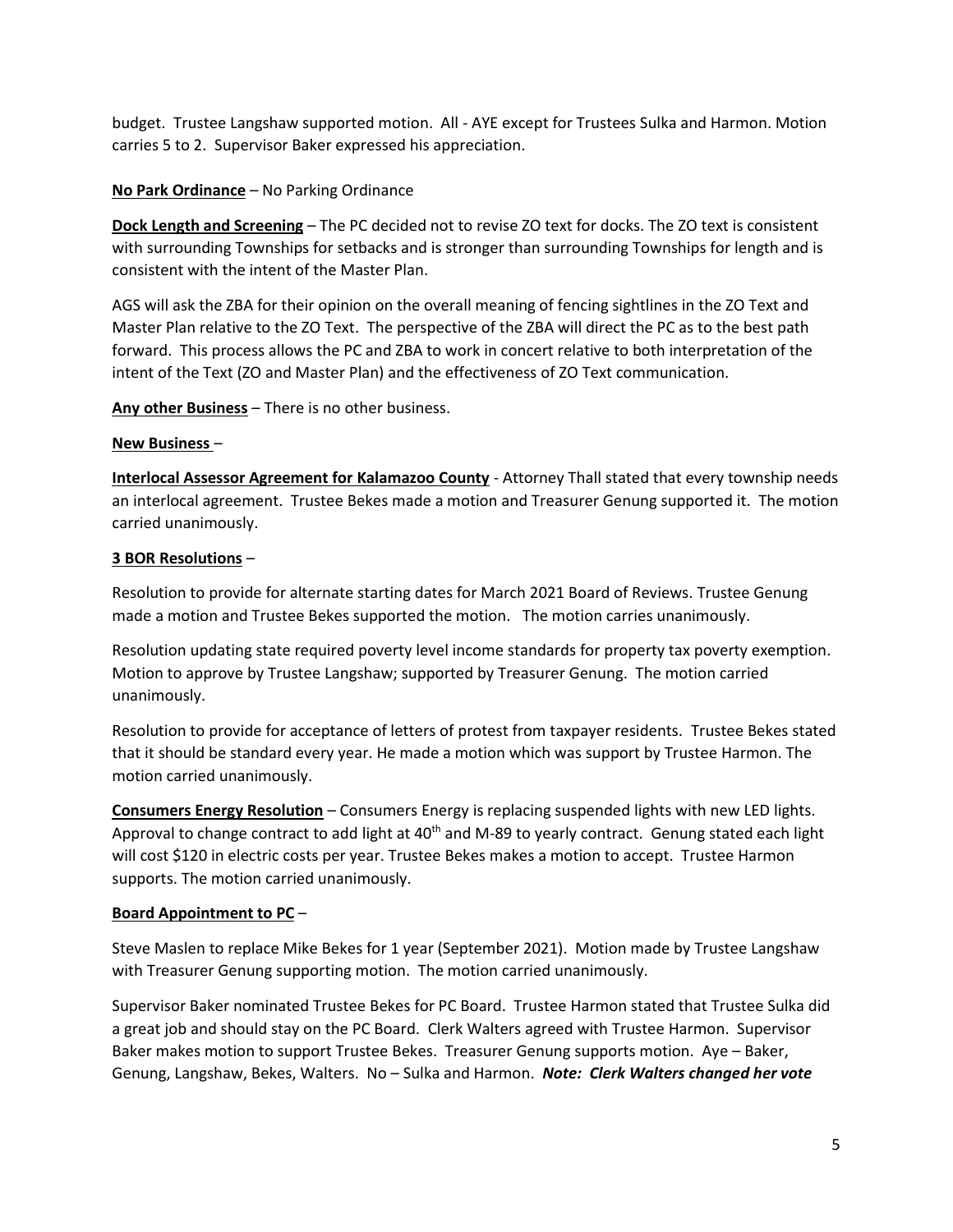# *and did show her support for Trustee Sulka. The final vote was 4-yes and 3-no. Attorney Thall stated it was fine for Clerk Walters to change her vote.*

**Kalamazoo Area Transportation Area (KATS)** - Discussion regarding KATS wanting money contributions or in-kind contributions. Trustee Harmon made a motion to approve the in-kind contributions. Trustee Sulka supported the motion. Supervisor Baker stated that we would not be sending money and that we support their cause. The motion carried unanimously.

**Boiler** – There was a problem with boiler and the thermostat in the Township office building. Technician highly recommended that we also have a water softener. The boiler is a lower quality one. Trustee Harmon made a motion to get more quotes; Trustee Bekes supported. Supervisor Baker will get more quotes as well as quotes on annual service. The motion carried unanimously.

**Supervisor Resignation** – Supervisor Baker will resign effective January 31, 2020. Position must be filled within 45 days after effective date or 30 days prior. Trustee Bekes makes motion to accept Baker's resignation, Clerk Walters supports motion. The motion carried unanimously with regret expressed by all trustees.

Trustees Bekes, Langshaw, and Sulka will form a committee to shepherd the process to hire the next supervisor. Trustee Langshaw prefers interview process and Trustee Harmon stated that she wants the board to have final approval; no pre-screening and have face-to-face interviews. Trustee Sulka stated that the township has had trouble finding a long-term person. Rob Thall recommended to all Trustees that they have a township email address for all communication regarding the interview process. All emails subject to FOIA whereas legal questions are not. Trustee Harmon stated that the board should lower the number of applicants we would interview. Reducing number of applicants selected for interviews is to be done in the open meeting. The motion carried unanimously.

**2021-2022 Budget** – The Board will need to schedule a meeting in preparation for 2021-2022 budget. Compare budget for previous year (2019 and 2020 forecast for a full year).

**Fee Assessment** - Roger Schweitzer – consulting fee for assessment. Per Attorney Thall, "Payments are subject to availability of such funds through the Sherman Lake Special Association District" was added to contract. A motion to accept the new annual contract was presented by Trustee Bekes, supported by Trustee Harmon and carried unanimously.

**Any Other Business** – No other business.

#### **Members Time** –

Baker – Things have changed. Family situation is trying, raising three small kids. He needs to be available for family.

Harmon – Sherman Lake apartment complex. Was AGS following up on that?

Bekes – Nothing

Langshaw – Nothing

Walters – Four weeks and I am still here.

Genung - Jeff Rood to talk to trustees about budget. Wants to schedule a meeting again. Sand Bar need new fund. Will provide fund balance. She will send out emails. It will be extremely helpful to have Jeff Rood at the first budget meeting.